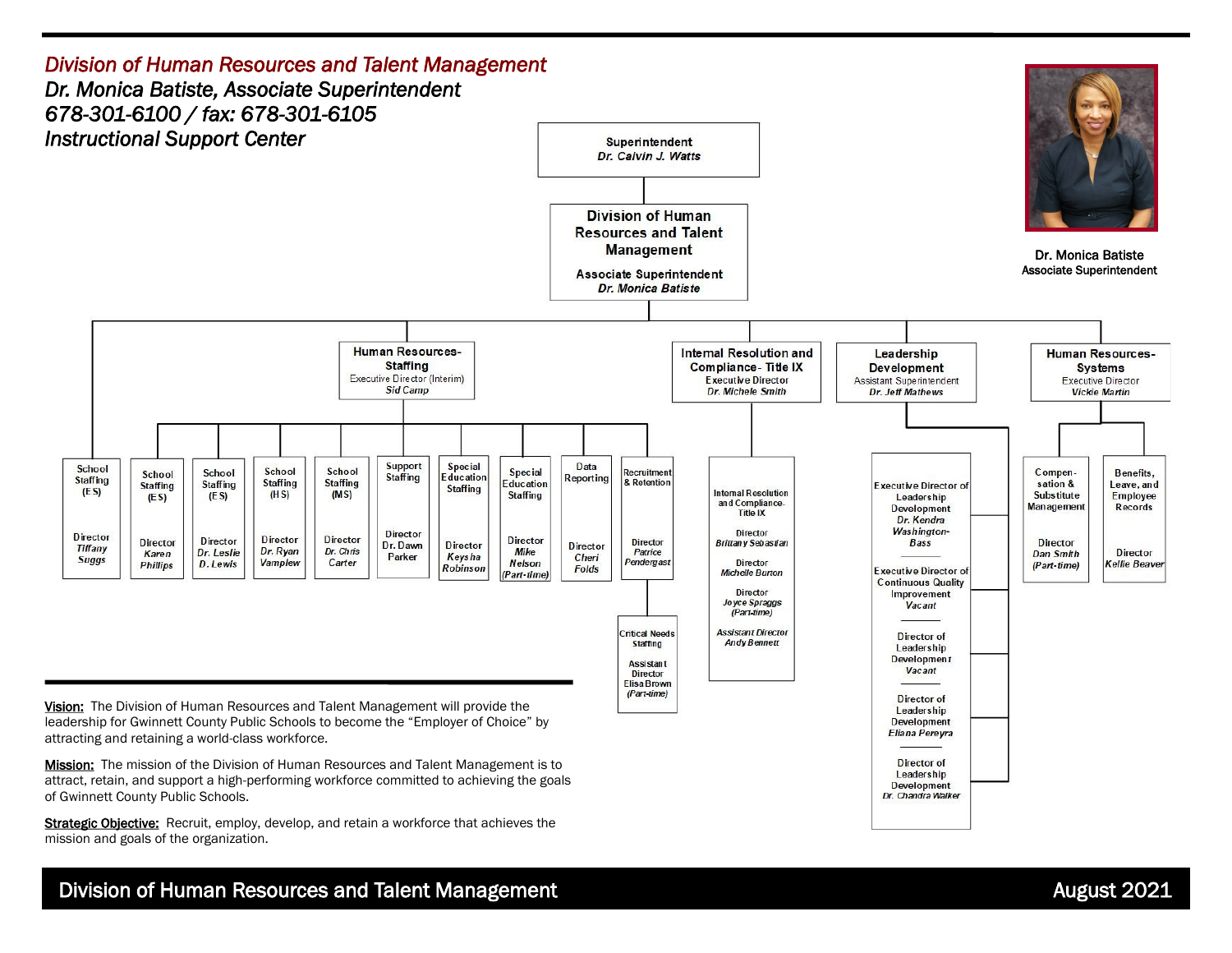

## Department of Human Resources Staffing Dr. Sid Camp, Part-Time Executive Director 678-301-6100 / fax: 678-301-6101

The Department of Human Resources Staffing is responsible for attracting, employing, and retaining highly effective teachers and support staff for Gwinnett County Public Schools. The department is committed to providing top quality and diverse applicant pools for all

positions in the district through active recruitment, selection, assignment, and retention of teachers, leaders, support staff, temporary personnel, and student interns. The department is responsible for the development and implementation of performance-based evaluation systems for all employee groups designed to make measurable, identifiable performance a significant portion of an employee's annual evaluation. The department directs the staff recruitment program, serves as the liaison between colleges and universities, and is responsible for student teacher placements and district job fairs. The department is also responsible for certification and licensure, accurate and timely submission of state data reporting, and the Title II-A (Advancing Educator Quality) grant. The department is organized in service delivery teams to support principals and program managers with key human resource needs.

Human Resources Staffing Directors provide leadership and strategic direction to the planning and implementation of human resources functions for assigned schools including employee recruitment, selection, retention, workforce development, performance management and certification. The directors ensure compliance with all federal, state, and local mandates involving employment, conduct comprehensive Internal investigations, maintain accurate personnel allotments, ensure that state certification and licensure requirements are met, assist in the adjudication of grievances and administrative complaints, advise and consult with administrators in the formal evaluation process, leverage technology to attain maximum performance, and provide ongoing professional learning to internal employees and principals on various human resources issues.



Tiffany Suggs Director 678-301-6027 Elementary Staffing



Dr. Leslie D. Lewis Director 678-301-6027 Elementary Staffing

Director 678-301-6027 Elementary Staffing



Karen Phillips Dr. Christopher Carter Director 678-301-6121 MIddle School Staffing



Ryan Vamplew Director 678-301-6058 High School Staffing

Mike Nelson Director (PT) 678-301-6072 Special Ed. Staffing

Keysha Robinson Director 678-301-6195 Special Ed. Staffing



The **Support Staffing Director** directs the planning and implementation of human resources functions for support staffing including employee recruitment, selection, retention, workforce development, performance management and certification. The director advises and consults with administrators in the formal evaluation process, leverages technology to attain maximum performance, and provides ongoing professional learning to internal employees and program managers on various human resources issues.

Support Staffing Dr. Dawn Parker **Director** 678-301-6082

Data Reporting Cheri Folds Director 678-301-7258 / fax: 678-301-6117 The **Data Reporting** office acts as the primary data reporting liaison between the school system and the state Department of Education. This office works closely with local school administrators, advising them on accurately reporting FTE data and applying state funding formulas to maximize school allotments. In maximizing allotments, this office prepares, maintains, and distributes allotments based on enrollment projections and current allocation formulas. The Data Reporting office also is responsible for CCPI reporting based on job assignments within the district. This crucial report determines state funding for Training and Experience (T&E).

# Division of Human Resources and Talent Management **August 2021** August 2021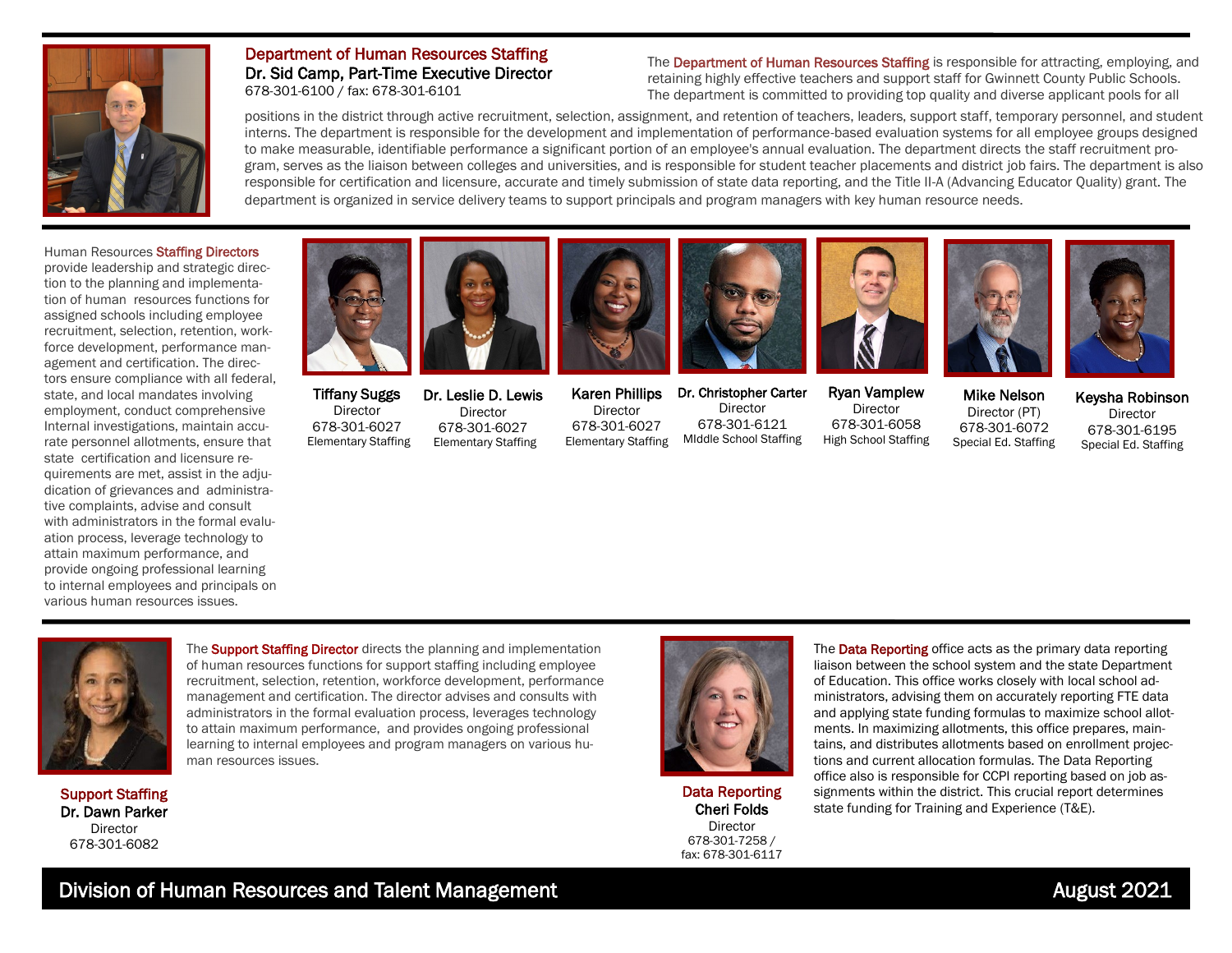

# Department of Human Resources Systems Vickie Martin, Executive Director 678-301-6037 / fax: 678-442-5052 Instructional Support Center

The Department of Human Resources Systems is committed to attracting, retaining, and supporting a high-performing workforce by providing a compensation and benefits package that is both comprehensive and regionally competitive; as well as ensuring a qualified pool of substitute personnel. The Department of Human Resources Systems also manages the leave of absence process for all employees, employee eligibility and background check processes for the district, unemployment compensation, and personnel document management.

The Benefits, Leave and Employee Records office supports the workforce of Gwinnett County Public Schools by ensuring that all employees are provided with benefits alternatives at affordable costs. This office counsels employees on the choices that are available, and provides them with the tools necessary to make the best benefit selections for their individual lifestyle. Employees are provided with 24/7 access to benefits and leave information via the Employee Portal.

The Benefits, Leave and Employee Records office manages the New Employee Orientation process for all new benefits eligible employees. This orientation is designed to orient new employees to the district, providing them with critical information related to their benefits, compensation, and retirement. This office also coordinates the annual Open Enrollment process for the district and communicates all plan options, including health insurance, which is maintained by the Department of Community Health.



Benefits, Leave and Employee Records Kellie Beaver, Director Phone: 678-301-6098 Fax: 678-442-5254



Compensation and Substitute **Management** Dan Smith, Director (Part-time) Phone: 678-301-6116 Fax: 678-442-5182

The Benefits, Leave and Employee Records office also manages the leave of absence process as well as the Short Term Disability payroll for all Gwinnett County Public Schools employees. This office works closely with both managers and employees to ensure knowledge of and adherence to federal and state statutes regulating leave of absence activity. This office also manages the personnel document services for all district employees, ensuring that employee files are maintained accurately, safely, and in compliance with the adopted GCPS record retention schedule.

The Compensation and Substitute Management office ensures competitive wages for all Gwinnett County Public Schools employees while also maintaining internal and external pay equity. The Compensation processes include the regular audit of all GCPS jobs, job classifications, and related salary components, as well as the administration of related federal and state mandates. The Compensation office produces annual salary schedules and work calendars for all GCPS employees and generates over 11,000 annual employment contracts, which are provided to employees electronically via the Employee Portal. This office works closely with the employees of Gwinnett County Public Schools to ensure that they are provided with the information and tools necessary to understand their total compensation package.

The Compensation and Substitute Management office also manages the Unemployment Compensation program for the district, responding to requests from the Department of Labor and representing the district in all unemployment hearings and proceedings. Additionally, the Compensation and Substitute Management office manages the criminal background check and fingerprinting process for all newly hired and existing employees, ensuring the employment eligibility of all newly hired staff at the time of hire. This department also manages the Job Descriptions database suite used to create, revise, and store job descriptions in a user-friendly format.

The Compensation and Substitute Management office supports the workforce of Gwinnett County Public Schools by providing a pool of qualified substitute personnel for over 13,000 employees working in positions eligible for a substitute. This office is responsible for recruiting, hiring, on-boarding, and training substitute personnel as well as supporting local schools to fulfill substitute staffing needs. This office also manages, the automated substitute placement and management system, Absence Management. This system is used by employees to request a substitute and by substitutes to search for available assignments either online, by telephone, or by mobile device.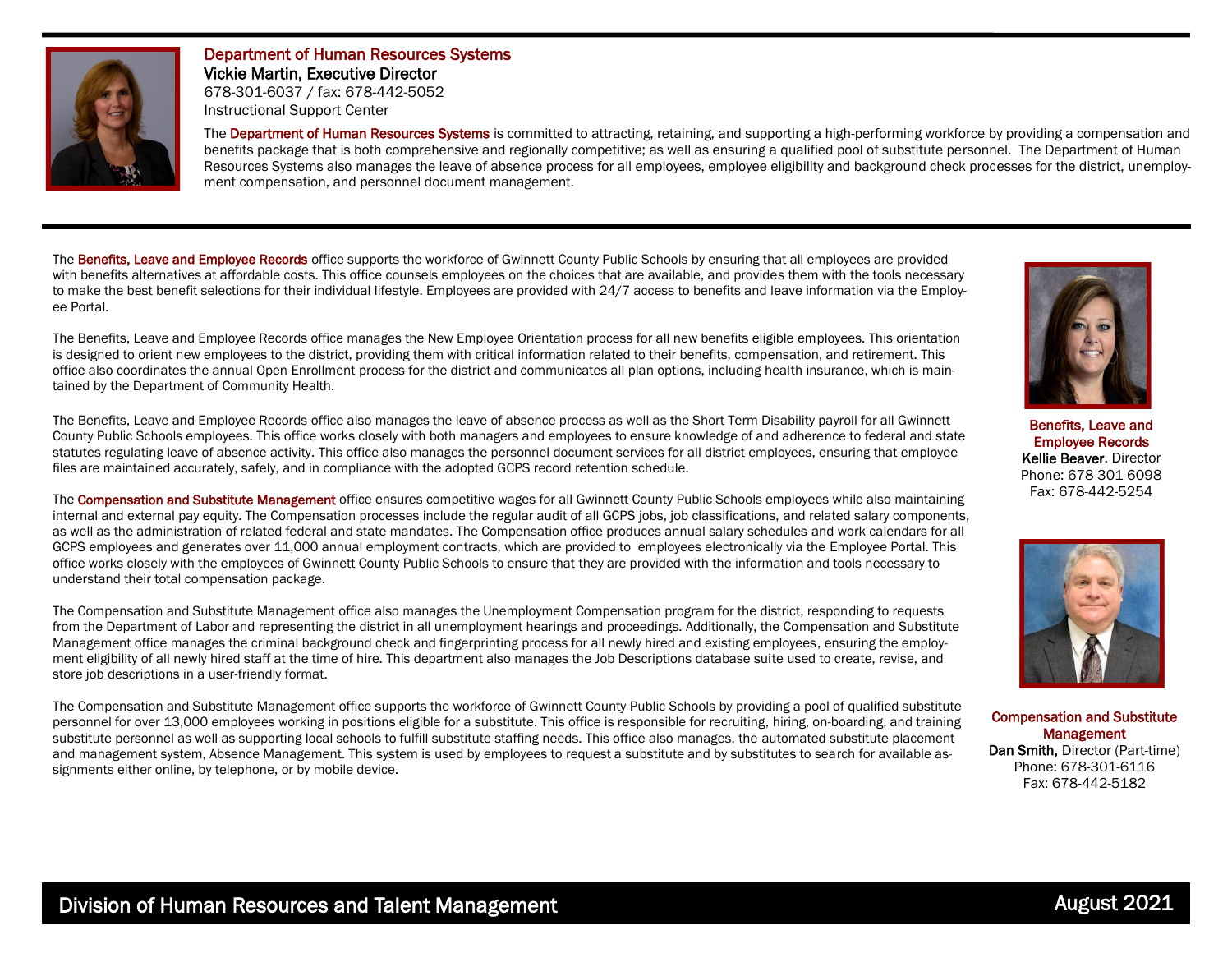

Internal Resolution and Compliance, Title IX Coordinator Dr. Michele Smith, Executive Director 678-301-6811 / fax: 678-442-5257 Instructional Support Center

The Department of Internal Resolution and Compliance communicates, monitors, and enforces School Board policies and procedures that prohibit any form of discrimination based on race, color, religion, sex, age, national origin, or disability, and inappropriate or offensive conduct. The Department investigates and resolves any claims of discrimination or retaliation brought by employees or students. In addition, it oversees processes for accommodations requests based on disability or religious need. The Department monitors issues to help both parties reach solutions to issues that occur and administer a clear and concise process for complaint resolution at the lowest possible administrative level, as fairly, and as expeditiously as possible.



Brittany Sebastian, Director



Michelle Burton, Director



Joyce Spraggs, Director (Part-time)



## Department of Recruitment and Retention Patrice Pendergast, Director

678-301-6076 / fax: 678 Instructional Support Center

#### The Department of Recruitment and Retention

builds and develops partnerships with local colleges and universities to recruit and source highly qualified candidates to hiring managers. It also oversees student teacher placement and coordinates recruitment events to build and strengthen applicant pools in high needs areas; uses analytical data to determine future recruitment goals and strategies; participates in collegiate and community career events, district panels, resume workshops, and information sessions to build relationships and communicate to students and prospective teachers about careers in GCPS. The department manages departmental and critical needs vacancies though the use of select industry and national web sites; enhances brand development and marketing through targeted advertising and use of social media.



Elisa Brown, Critical Needs Staffing Assistant Director (Part-time)



Andy Bennett, Assistant Director

Division of Human Resources and Talent Management **August 2021** August 2021